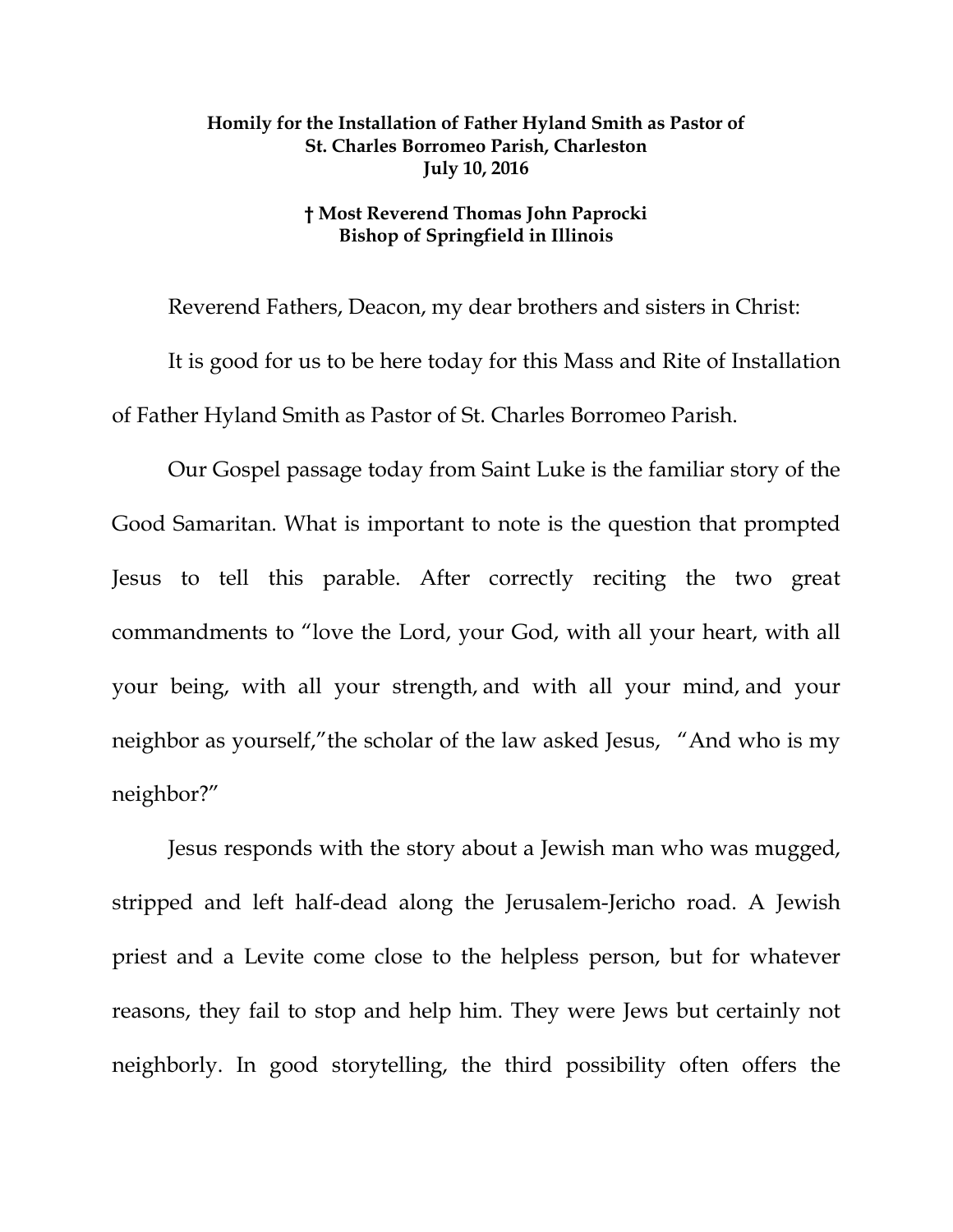solution. Everyone would be listening attentively to find out who the third person might be. The expectation would be that still another Jew would come along and help the half-dead victim. Instead, Jesus says that a Samartitan came along and supplied an abundance of aid and hospitality.

How could this be? Jews and Samaritans hated one another for years. They were enemies. Everyone listening to this story would be shocked and insulted. In the end, the scholar of the law could not even bring himself to say the word "Samaritan" when Jesus asked him, "Which of these three, in your opinion, was neighbor to the robbers' victim?" He simply answered, "The one who treated him with mercy."

The point here is that we are to treat even our enemies with love and mercy. In this Jubilee Year of Mercy, it is good for us to reflect on the meaning of mercy and how we are expected to live mercy in our lives.

<span id="page-1-1"></span><span id="page-1-0"></span>The true character of mercy is what sets it apart from pity. The Jewish priest and Levite might have felt pity for the helpless man lying in the road. But the Samitatan linked compassion to action. This is the key.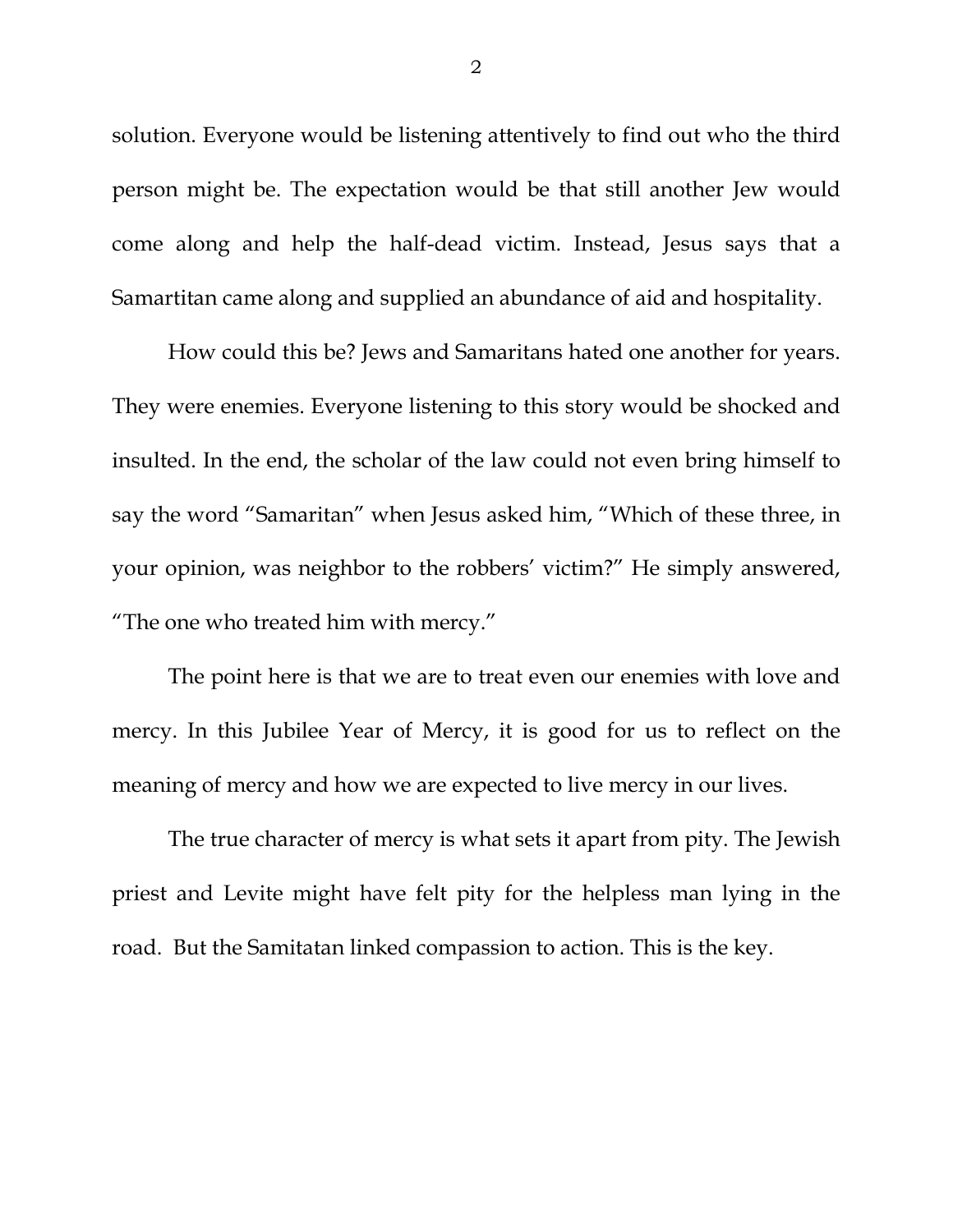Archbishop Charles Chaput of Philadelphia, in his article, "A Jubilee Year of Mercy" in the journal FIRST THINGS, wrote that we must also see the connection between mercy and truth. He said:

Truth is essential to the sacrament of reconciliation. As sinners, we approach God seeking his mercy. In a truthful act of contrition, an honest admission of our sins, we find consolation and peace. But the sacrament is not meant to confirm us in our sins, as if mechanically mentioning a list of mistakes and bad actions excuses us from *renouncing* them and changing the course of our lives. The Christian vocation is more demanding but also more beautiful than this. The sacrament of reconciliation, received and acted upon truthfully, is a steady path to transformation and holiness[.1](#page-1-0)

Leading his parishioners on the path to holiness is the primary task of a Pastor. Today at this Mass we mark the beginning of a new chapter in the life of St. Charles Borromeo Parish with the Installation of your new Pastor. I am very pleased that Father Hyland Smith has accepted the call to serve as the local shepherd of the Catholic community of faith here at St. Charles Borromeo Parish and as Chaplain of Eastern Illinois University Newman Catholic Center in Charleston. I am deeply grateful to you, Father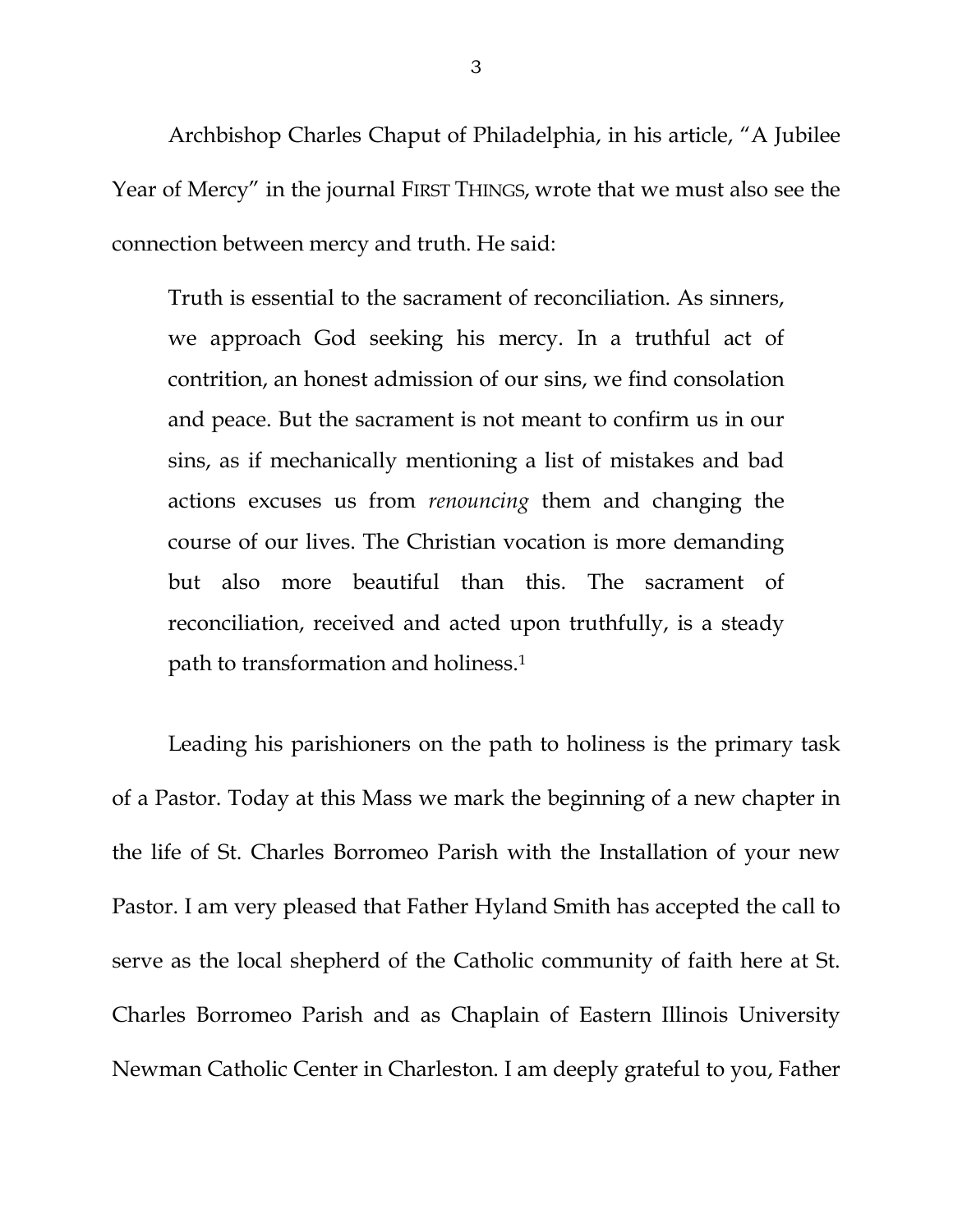Smith, for the way you have served so faithfully in our diocese since your ordination for the past three years. At the same time, I also wish to express my deep appreciation to Father John Titus for his dedicated ministry here in Charleston for the past nine years.

Father Hyland Smith will now serve you as pastor in this Third Millennium of Christianity, so I think it is fitting to call to mind a theme suggested by our late Holy Father, the Great Pope Saint John Paul II, in his Apostolic Letter, *NOVO MILLENNIO INEUNTE*, "On entering the New Millennium," which I quote as follows (nos. 30-31): "First of all, I have no hesitation in saying that all pastoral initiatives must be set in relation to *holiness*."

We grow in holiness by following Jesus as His disciples. Closely related to the notion of discipleship is the concept of stewardship. In the First Letter of St. Peter, he writes of stewardship in these words: "As each one has received a gift, use it to serve one another as good stewards of God's varied grace" (1 Peter 4:10).

Last September, I published my second pastoral letter, called, *Ars Crescendi in Dei Gratia*, Latin for "The Art of Growing in God's Grace." In it,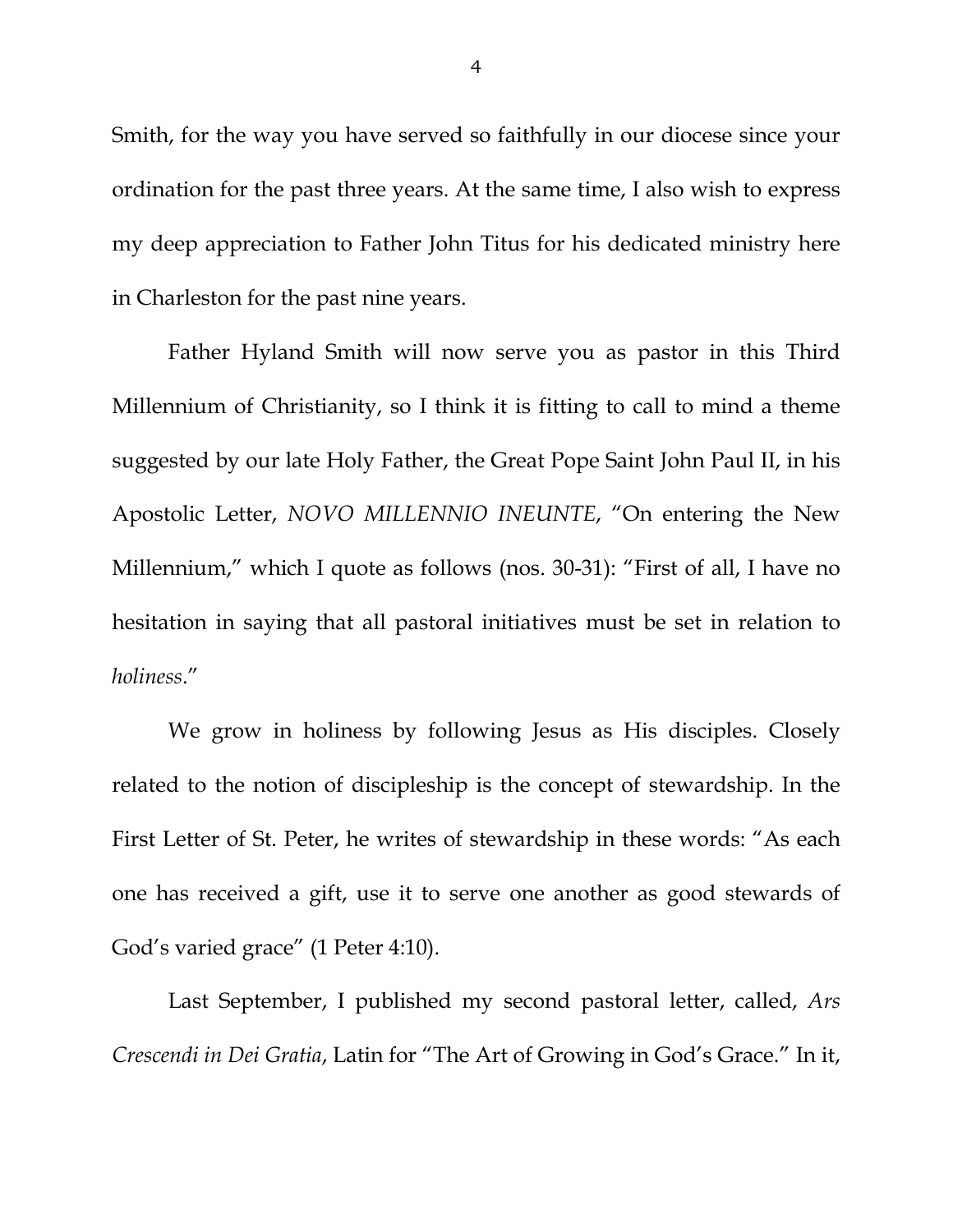I wrote, "The art of growing in God's grace is the key to growth in the Church. Building a culture of growth in the Church starts with inviting people to experience the love of Jesus Christ."

Over the past couple of years leading up to the publication of my pastoral letter last Fall, I have given much thought to how it is that we can begin a process of strategic planning for growth in the Church here in our diocese. The growth envisioned is far more than just a quantitative increase in the number of people or the amount of money available to our parishes and the diocese. It is also essential to ensure that we give significant attention to the qualitative growth that will guarantee sustainability for generations that follow.

In my pastoral letter, I said that we must do four things to build a vibrant community of saints:

1. Invite people to join us in prayer, especially Sunday Mass (hospitality);

2. Study the Bible and learn more about Jesus and our Catholic faith (formation);

5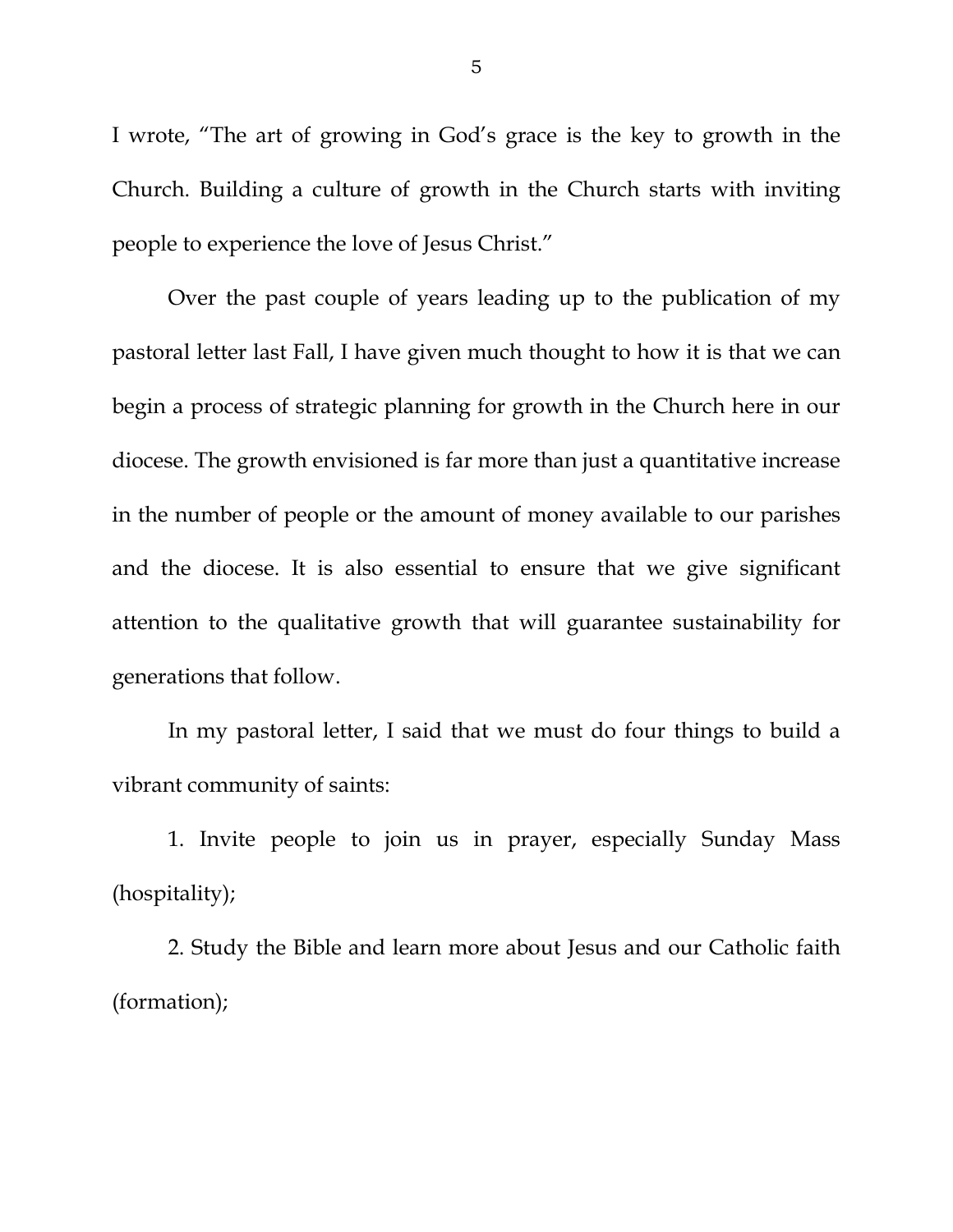3. Provide the sacraments as signs of hope and paths of grace to heaven (prayer); and

4. Serve those in need by practicing charity and justice (service).

The verbs in these four action items correspond to the four pillars of stewardship and discipleship that we have begun talking about in our diocese: hospitality, formation, prayer and service. We can all communicate more broadly the message of invitation.

Through prayer, discernment, and consultation with others, it has become evident that the Lord is inviting us to embrace more fully our call to discipleship out of which necessarily follows a life of stewardship.[2](#page-1-1) 

Stewardship recognizes that everything we have comes from God. We are stewards whether we recognize it or not and whether we like it or not. Stewardship from God's perspective is that He has given us gifts to be used not just selfishly for ourselves, but to be shared with others. Becoming a disciple means making an intentional decision to accept the Lord's call to follow Him and live the discipleship and stewardship way of life.

I am aware that such a plan for growth is ambitious, but it is one about which I am very optimistic, especially given what this diocese has to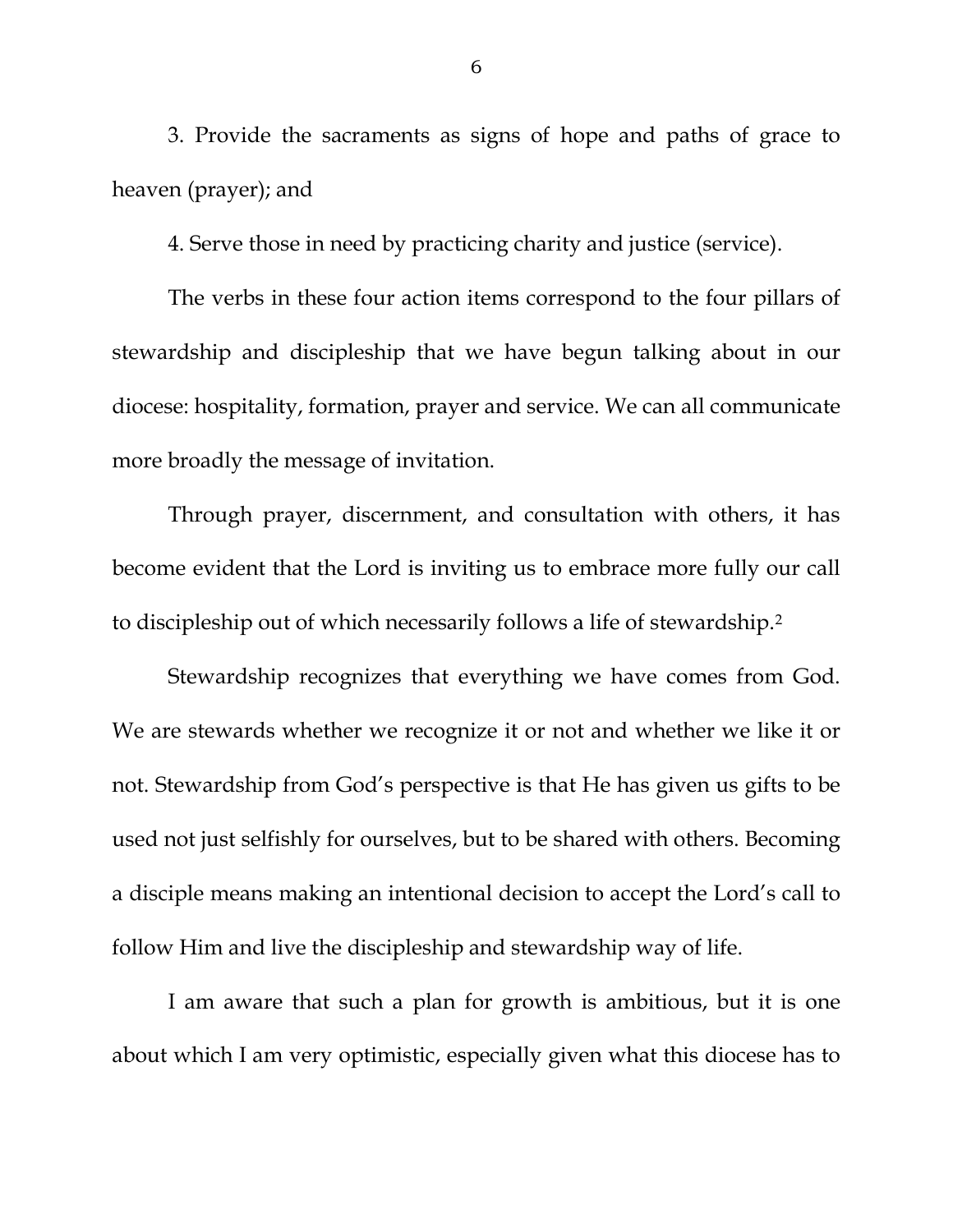offer and the many ways in which various groups are already poised to contribute to that growth. A key group that is essential to this plan for growth is the priests of our diocese, especially our pastors. But they cannot do this alone. They need the help and cooperation of all parishioners. To be able to put into practice the mission of Jesus, we need to be part of a team supporting each other.

Our priests are at the very heart of our journey forward. As Catholics, we rely first and foremost on God's grace. This grace comes to us through the sacraments of the Church of which the priests are the ministers. In a special way, it is the priest who celebrates the Eucharist for us, feeding us with the Bread of Life, nourishing and strengthening us for this journey. Without the Eucharist, this way of life will never succeed. Without priests, we will not have the Eucharist. Therefore, we need our priests for this journey.

I am very grateful for the fidelity with which our priests serve the diocese. They are men committed to the building up of the Kingdom and to the salvation of the souls of those in our diocese and beyond. Their example of tireless dedication is an inspiration to me and to all of us of how

7